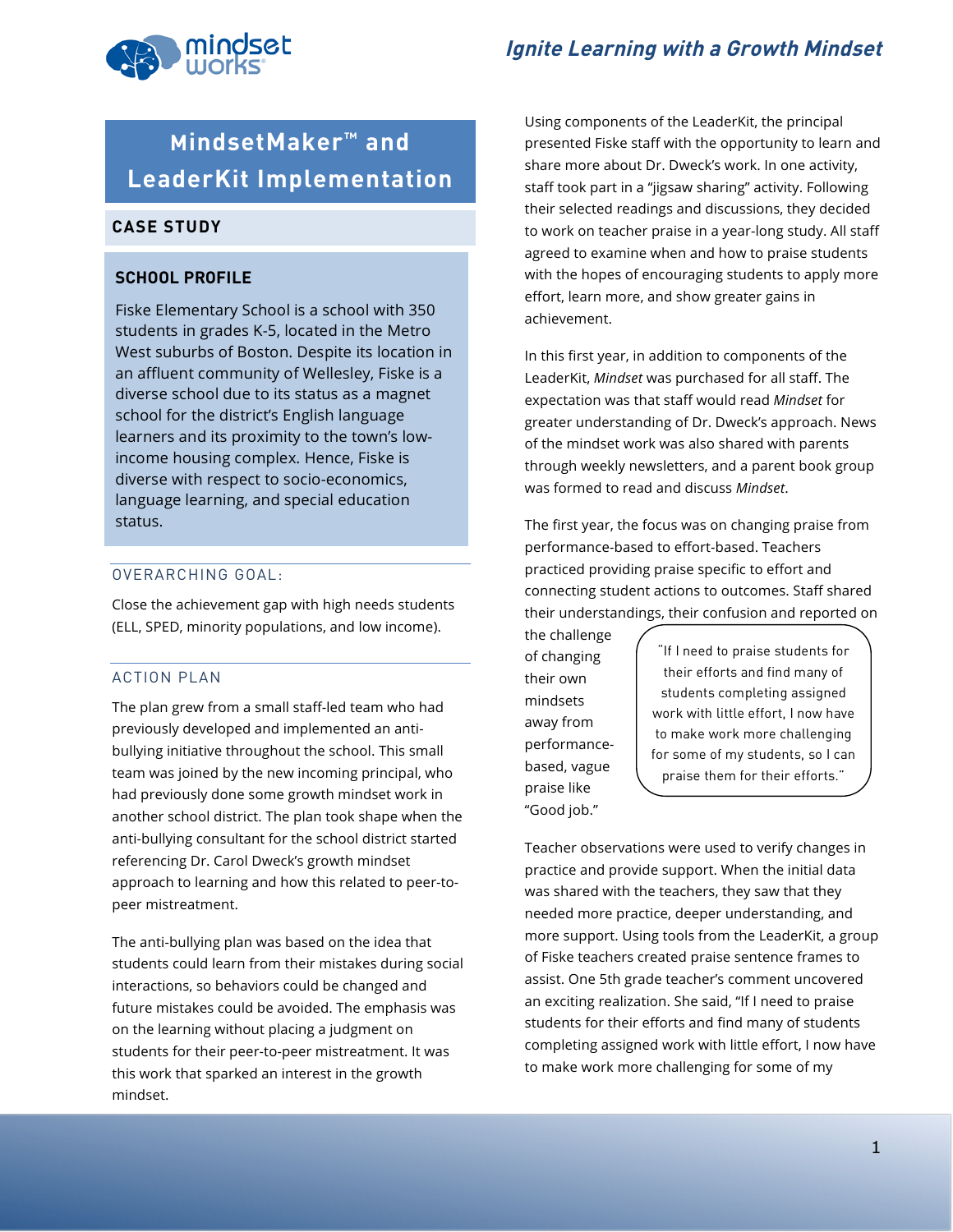

students, so I can praise them for their efforts." Eureka!

A second round of classroom observations showed a dramatic spike in effort-based praise. (See figure 1)



At the conclusion of year one, the teachers were encouraged by initial results and sought out more resources and tools to keep learning and improving. Fiske sought out and was awarded a local grant to use MindsetMaker™, an online professional learning course for all faculty and staff to use in the following school year.

The MindsetMaker™ course covered everything from planning, to assessment, to learning about a teacher's own mindset and those of his/her students. Information gleaned during teacher discovery and practice was shared in person and online. At grade level meetings, in the teachers' lounge, and throughout the hallways, staff discussed and questioned common teaching practices. The school's new common vocabulary was forged from language presented in the videos, articles, and activities Fiske staff engaged in.

The teachers felt good about their newfound knowledge and skills, and were excited to see what standardized test scores revealed: teachers with growth mindsets cultivate students' growth mindsets, which leads to increased motivation and higher achievement.



#### RESULTS

Both teacher-reported and standardized test gains were powerful. Student growth percentile in math MCAS scores rose dramatically in 2013 and were maintained in 2014. (See figure 2) Student growth percentiles show how much learning each student has achieved from year to year regardless of their level of proficiency. In Massachusetts, each child is placed in a cohort based on their test scores and then measured against their like-scoring peers in next school year. Typical, average growth in the state is 50, high growth is between 60-80 and very high growth is greater than 80. Many Fiske fourth and fifth graders realized student growth percentiles in the 90-range and the school aggregate is 75.

#### CONCLUSION

At Fiske, growth mindset discussions and continued individual and group professional development has become part of the school culture. In developing annual teacher goals, teachers often reference a growth mindset as part of their approach. The growth mindset culture has paid off in collegiality, student learning and achievement gains, and in closing the achievement gap for at-risk populations.